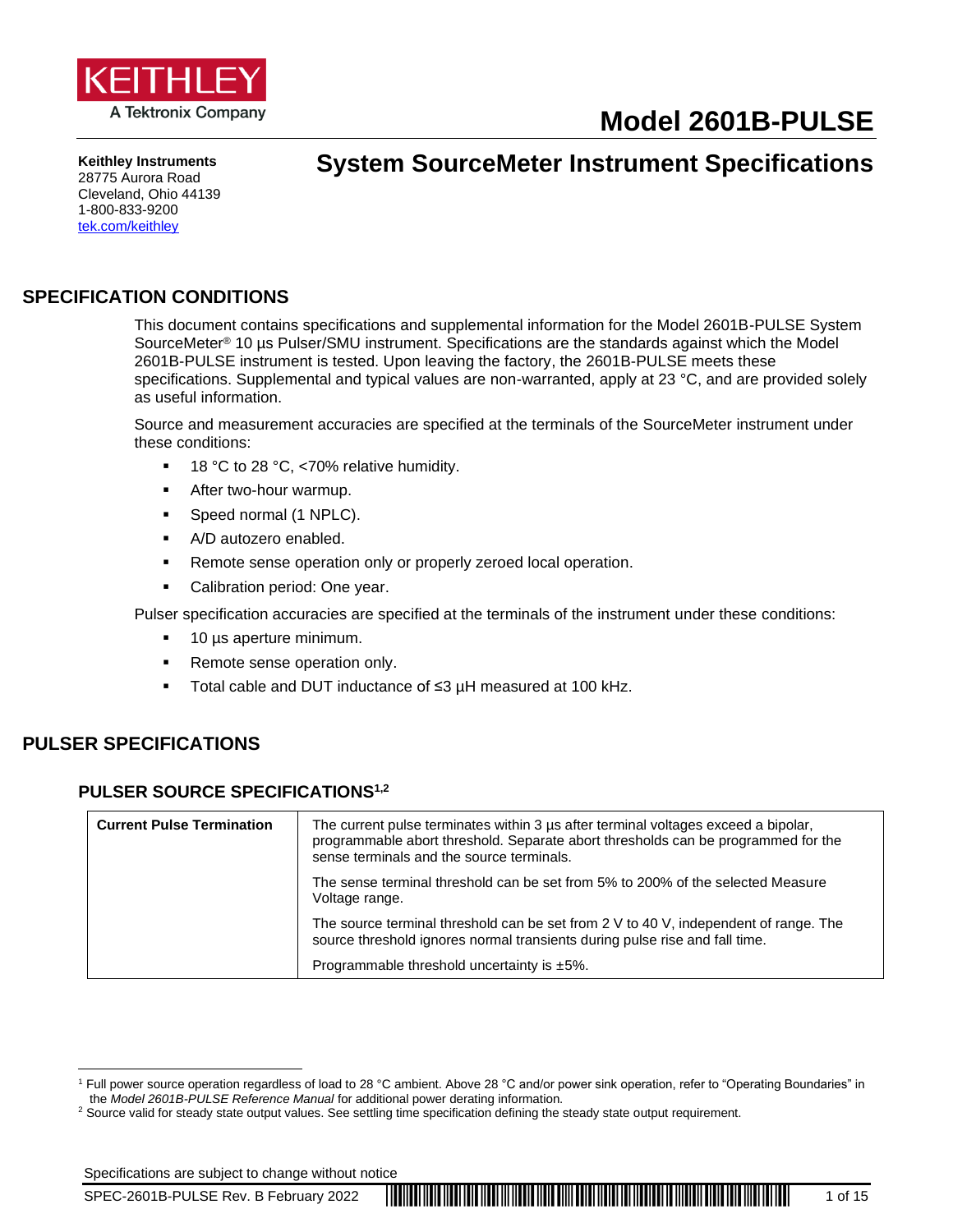### **PULSER CURRENT SOURCE SPECIFICATIONS**

<span id="page-1-0"></span>

| <b>Current Programming Accuracy</b>                           | Range                                                                                                                                                                                                                            | Programming<br><b>Resolution</b> | Accuracy (1 Year)<br>$\pm$ (% reading + amps) | <b>Typical Noise (RMS)</b><br>10 kHz to 1 MHz |  |
|---------------------------------------------------------------|----------------------------------------------------------------------------------------------------------------------------------------------------------------------------------------------------------------------------------|----------------------------------|-----------------------------------------------|-----------------------------------------------|--|
|                                                               | 1 A                                                                                                                                                                                                                              | $100 \mu A$                      | $0.17\% + 2.0$ mA                             | $380 \mu A$                                   |  |
|                                                               | 5 A                                                                                                                                                                                                                              | $100 \mu A$                      | $0.17\% + 2.5$ mA                             | $1.4 \text{ mA}$                              |  |
|                                                               | 10A                                                                                                                                                                                                                              | $100 \mu A$                      | $0.22\% + 3.0$ mA                             | $3.1 \text{ mA}^3$                            |  |
| Temperature Coefficient<br>(0 °C to 18 °C and 28 °C to 50 °C) | $\pm$ (0.15 x accuracy specification) / °C                                                                                                                                                                                       |                                  |                                               |                                               |  |
| Duty Cycle Limits <sup>4, 5</sup>                             | ±10 A at ±10 V pulse 3% duty cycle<br>$\pm 3$ A at $\pm 10$ V pulse, 10% duty cycle<br>$\pm$ 1.0 A at $\pm$ 10 V pulse, 30% duty cycle<br>±500 mA at ±10 V pulse, 60% duty cycle <sup>6</sup><br>$±250$ mA at $±10$ V continuous |                                  |                                               |                                               |  |
| <b>Current Regulation</b>                                     | Line: $\pm 0.01\%$ of range<br>Load: $±100 \mu A$                                                                                                                                                                                |                                  |                                               |                                               |  |
| Overshoot                                                     | $\leq$ ±0.5% of step size (typical)                                                                                                                                                                                              |                                  |                                               |                                               |  |

### **ADDITIONAL PULSER SOURCE SPECIFICATIONS**

| Rise Time (10% to 90%)   | <1.7 µs for a full-scale step of current into any load voltage (10 V maximum). |         |  |      |  |  |
|--------------------------|--------------------------------------------------------------------------------|---------|--|------|--|--|
| <b>Pulse Current and</b> | Maximum duty cycle is given by:                                                |         |  |      |  |  |
| Duty Cycle <sup>4</sup>  | $\frac{0.3125 -  I_{BIAS} }{  I_{PULSE}  -  I_{BIAS}  } * 100\%$               |         |  |      |  |  |
|                          | For $I_{B/AS} \leq 10$ mA:<br>Pulse current<br>Maximum duty cycle              |         |  |      |  |  |
|                          |                                                                                | ±10A    |  | 3%   |  |  |
|                          |                                                                                |         |  |      |  |  |
|                          |                                                                                | ±5A     |  | 6%   |  |  |
|                          |                                                                                | ±3A     |  | 10%  |  |  |
|                          |                                                                                | ±1A     |  | 30%  |  |  |
|                          |                                                                                | ±500 mA |  | 60%  |  |  |
|                          |                                                                                | ±250 mA |  | 100% |  |  |
|                          |                                                                                | 0 A     |  |      |  |  |

<sup>&</sup>lt;sup>3</sup> For pulses longer than 100 µs, there can be a thermal drift of up to 0.004% of source value. This drift is already included in the overall source accuracy specifications.

<sup>5</sup> Duty cycles listed can only be achieved if bias current is ≤10 mA.

<sup>&</sup>lt;sup>4</sup> Thermally limited in sink mode (quadrants 2 and 4) and ambient temperatures above 28 °C. Above 28 °C or during power sink operation, refer to "Operating Boundaries" in the *Model 2601B-PULSE Reference Manual* for additional power derating information.

 $6$  Due to pulse width programming, minimum toff of 16 μs.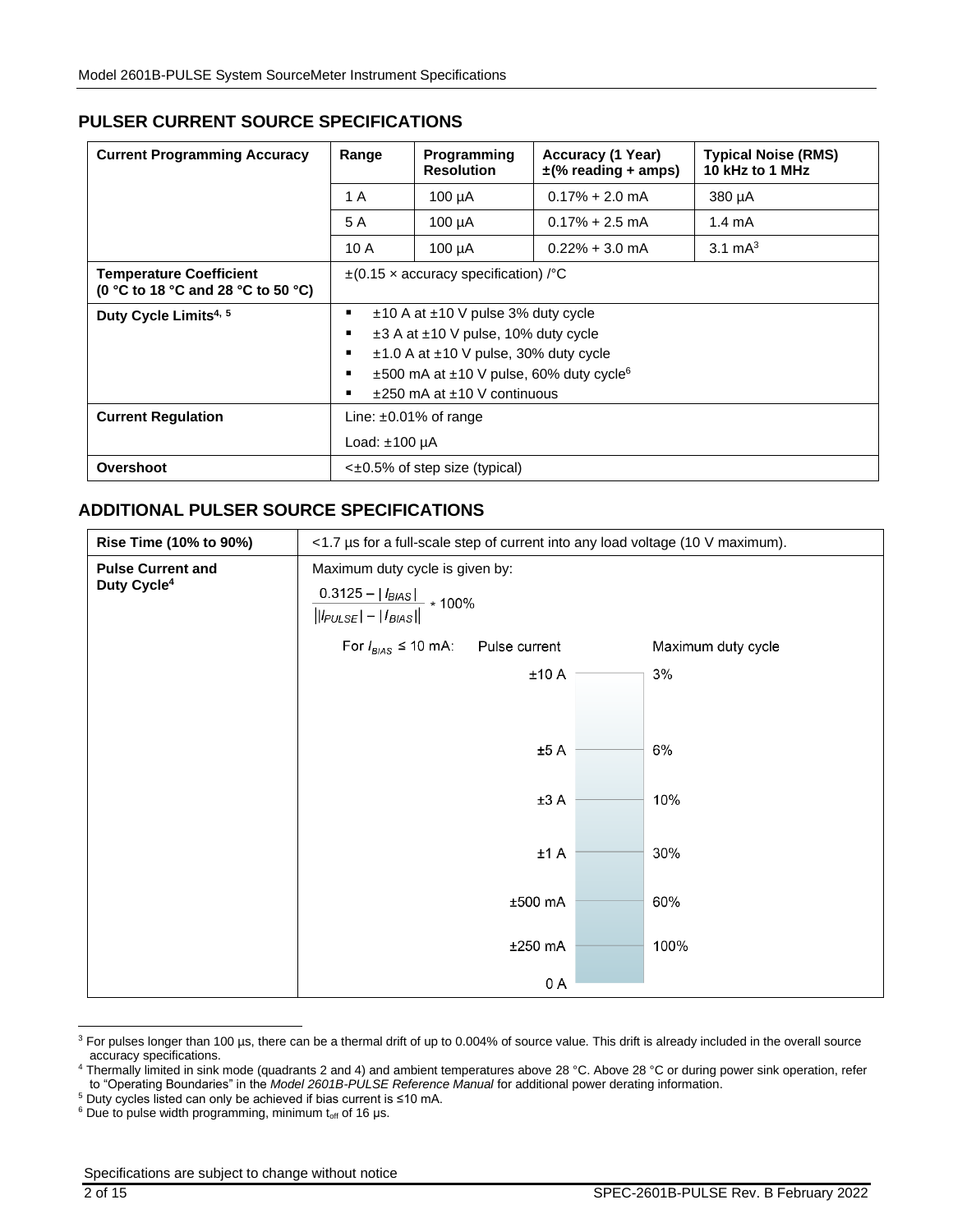| <b>Additional Zero-Crossing</b><br><b>Delay</b> | 1 $\mu s + \frac{200(n s \times A)}{Pulse current (in amperes)}$                                |                                      |  |  |
|-------------------------------------------------|-------------------------------------------------------------------------------------------------|--------------------------------------|--|--|
| <b>Current Source Output</b>                    | Time required to reach specified accuracy after the start of the pulse.                         |                                      |  |  |
| <b>Settling Time (typical)</b>                  | <b>Current Range</b>                                                                            | <b>Settling Time</b>                 |  |  |
|                                                 | 1 A                                                                                             | $<$ 9 µs ( $V_{\text{LOAD}}$ ≤ 10 V) |  |  |
|                                                 | 5 A                                                                                             | $<$ 9 µs (V <sub>LOAD</sub> ≤ 10 V)  |  |  |
|                                                 | 10A                                                                                             | $<$ 9 µs ( $V_{\text{LOAD}}$ ≤ 10 V) |  |  |
| <b>OUTPUT OFF Normal State</b>                  | Electrical short $(1 \Omega) between HI and LO.$                                                |                                      |  |  |
|                                                 | Maximum dc current from external sources during OUTPUT OFF state must be limited<br>to $<$ 1 A. |                                      |  |  |
| <b>Remote Voltage Sense</b>                     | Maximum voltage between HI and SENSE HI = $\pm 30$ V.                                           |                                      |  |  |
|                                                 | Maximum voltage between LO and SENSE LO = $\pm 30$ V.                                           |                                      |  |  |
| <b>Overtemperature Protection</b>               | Internally sensed overtemperature condition puts the instrument in standby mode.                |                                      |  |  |
| <b>Safety Interlock</b>                         | Hardware interlock (available, optional).                                                       |                                      |  |  |

#### **Bias Current Source Specifications**

| <b>Current Programming</b><br>Accuracy                                                    | Range                                     | Programming<br><b>Resolution</b> | Accuracy (1 Year)<br>$\pm$ (% reading + amps) | <b>Typical Noise</b><br>(RMS)<br>0.1 Hz to 100 kHz |
|-------------------------------------------------------------------------------------------|-------------------------------------------|----------------------------------|-----------------------------------------------|----------------------------------------------------|
|                                                                                           | 250 mA                                    | 10 uA                            | $0.17\% + 1 \text{ mA}$                       | 200 uA                                             |
| <b>Temperature Coefficient</b><br>(0 $\degree$ C to 18 $\degree$ C and<br>28 °C to 50 °C) | $\pm$ (0.15 x accuracy specification) / C |                                  |                                               |                                                    |

### **Pulse Width Specifications**

| <b>Pulse Width Programming</b><br><b>Resolution</b>         | 1 µs                |
|-------------------------------------------------------------|---------------------|
| <b>Pulse Width Programming</b><br><b>Maximum</b>            | $500 \mu s$         |
| <b>Pulse Width Programming</b><br><b>Minimum</b>            | $10 \mu s$          |
| <b>Pulse Width Programming</b><br>Accuracy                  | $±200$ ns           |
| <b>Pulse Width Jitter</b>                                   | 110 ns (typical)    |
| <b>Pulse Period Jitter</b>                                  | $2 \mu s$ (typical) |
| <b>Pulse Width Programming,</b><br>Minimum t <sub>off</sub> | $16 \mu s$          |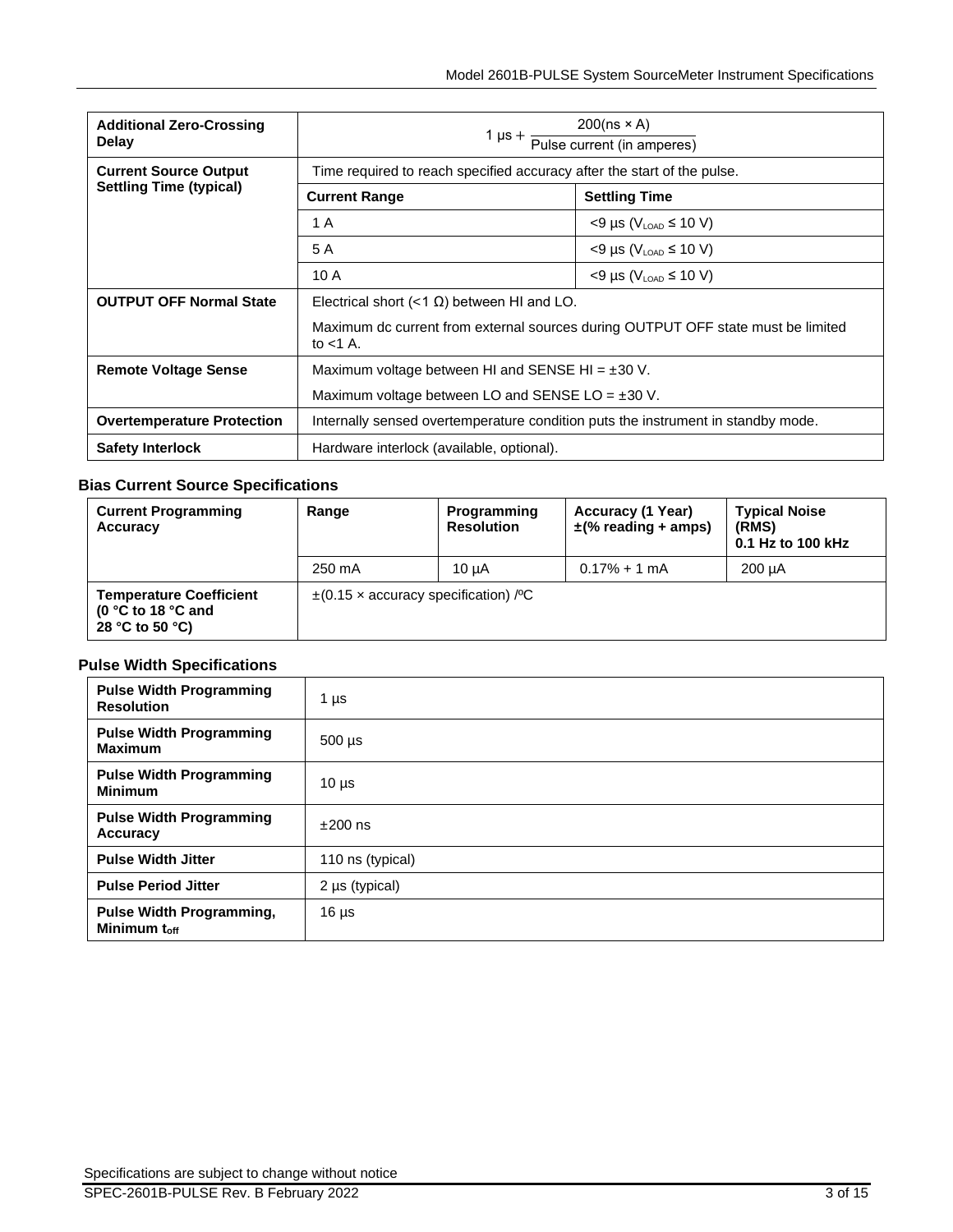### **PULSER MEASURE SPECIFICATIONS**

#### **Voltage Measurement Specifications**

<span id="page-3-0"></span>

| <b>Voltage Measurement Accuracy</b>                                              | Range                                                                                                    | <b>Display Resolution</b> | Accuracy (1 Year)<br>23 °C $\pm$ 5 °C<br>$\pm$ (% reading + volts) <sup>7</sup> |  |  |
|----------------------------------------------------------------------------------|----------------------------------------------------------------------------------------------------------|---------------------------|---------------------------------------------------------------------------------|--|--|
|                                                                                  | 5V                                                                                                       | $1 \mu V$                 | $0.05\% + 2.5$ mV                                                               |  |  |
|                                                                                  | 10V                                                                                                      | $10 \mu V$                | $0.05\% + 4$ mV                                                                 |  |  |
| <b>Voltage Measurement Settling</b><br>Time                                      | Time required to reach specified accuracy after a source level command is<br>processed on a fixed range. |                           |                                                                                 |  |  |
|                                                                                  | Settling time (typical)<br><b>Voltage Range</b>                                                          |                           |                                                                                 |  |  |
|                                                                                  | 5 V and 10 V                                                                                             |                           | $< 9 \mu s$                                                                     |  |  |
| <b>Temperature Coefficient</b><br>(0 °C to 18 °C and<br>28 °C to 50 $\degree$ C) | $\pm$ (0.15 x accuracy specification)/°C                                                                 |                           |                                                                                 |  |  |

#### **Current Measurement Specifications**

| <b>Current Measurement Accuracy</b>                                                       | Range                                                                                                  | <b>Display Resolution</b> |                                | Accuracy (1 Year)<br>23 °C $\pm$ 5 °C<br>$\pm$ (% reading + amps) <sup>7</sup> |
|-------------------------------------------------------------------------------------------|--------------------------------------------------------------------------------------------------------|---------------------------|--------------------------------|--------------------------------------------------------------------------------|
|                                                                                           | 1 A                                                                                                    | 1 µA                      |                                | $0.12\% + 0.5$ mA                                                              |
|                                                                                           | 5 A                                                                                                    | 1 $\mu$ A                 |                                | $0.12\% + 1$ mA                                                                |
|                                                                                           | 10 A                                                                                                   | $10 \mu A$                |                                | $0.12\% + 1$ mA                                                                |
| <b>Current Measurement Settling</b><br>Time                                               | Time required to reach specified accuracy after source level command is processed<br>on a fixed range. |                           |                                |                                                                                |
|                                                                                           | <b>Current Range</b>                                                                                   |                           | <b>Settling Time (typical)</b> |                                                                                |
|                                                                                           | 1 A to 10 A                                                                                            |                           | $< 9 \mu s$                    |                                                                                |
| <b>Temperature Coefficient</b><br>(0 $\degree$ C to 18 $\degree$ C and<br>28 °C to 50 °C) | $\pm$ (0.15 x accuracy specification)/°C                                                               |                           |                                |                                                                                |

#### **Additional Pulser Characteristics**

| <b>Maximum Inductance</b>                      | 3 µH (cable plus device under test (DUT)), measured at 100 kHz |  |  |  |
|------------------------------------------------|----------------------------------------------------------------|--|--|--|
| <b>Common Mode Isolation</b>                   | $>1$ GQ                                                        |  |  |  |
|                                                | $<$ 4500 pF                                                    |  |  |  |
| Overrange                                      | 100% of bias range                                             |  |  |  |
|                                                | 101% of source range                                           |  |  |  |
|                                                | 102% of measure range                                          |  |  |  |
| <b>Maximum Source/Sense Lead</b><br>Resistance | $0.5 \Omega/100 \Omega$ per lead                               |  |  |  |
| Sense HI/LO Input Impedance                    | 2 $M\Omega$ (typical)                                          |  |  |  |
| <b>SMU-to-Pulser</b><br><b>Transition Time</b> | $< 7$ ms                                                       |  |  |  |

7 Accuracies valid for 10 µs aperture, measurement beginning at the end of the settling time. Refer to [A/D Aperture Characteristics](#page-4-0) for other apertures.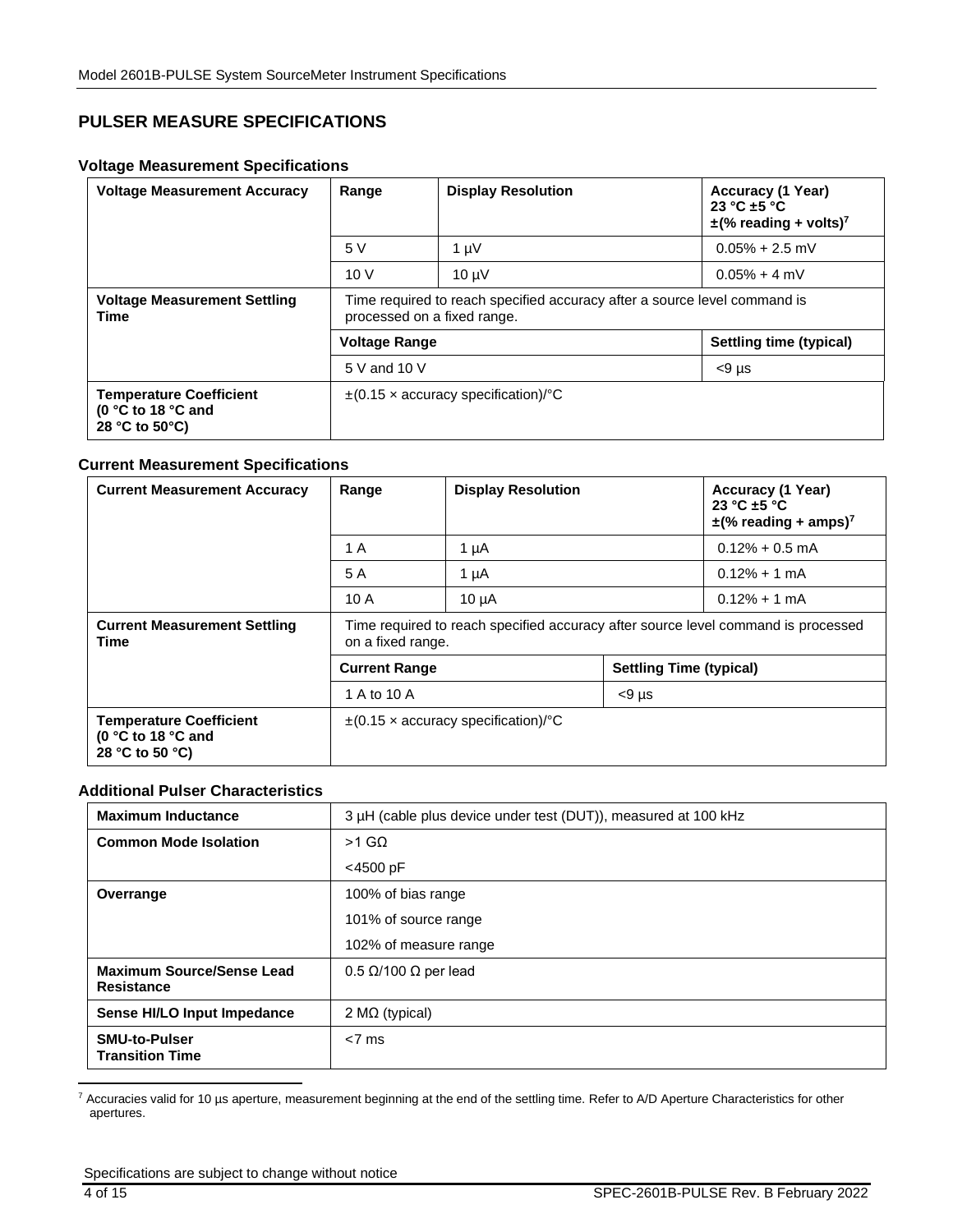#### <span id="page-4-0"></span>**A/D Aperture Characteristics**

| <b>A/D Converter Speed</b>                                    | 1 µs                                     | 10 $\mu$ s  | 100 $\mu$ s |
|---------------------------------------------------------------|------------------------------------------|-------------|-------------|
| <b>Effective Number of Conversions</b>                        |                                          | 10          | 100         |
| <b>Effective Number of Bits (ENOB)</b>                        | Current: 12                              | Current: 14 | Current: 15 |
|                                                               | Voltage: 14                              | Voltage: 16 | Voltage: 18 |
| <b>Additional Measure</b><br><b>Current Noise Uncertainty</b> | $±1.5$ mA                                | 0 A         | 0 A         |
| <b>Additional Measure</b><br><b>Voltage Noise Uncertainty</b> | $\pm 0.03\%$ of measure<br>voltage range | 0%          | 0%          |

### **SMU SPECIFICATIONS**

#### **VOLTAGE ACCURACY SPECIFICATIONS8,9**

<span id="page-4-2"></span><span id="page-4-1"></span>

| <b>Source</b>    |                           |                                       | <b>Measure</b>                                            |                           |                                                     |
|------------------|---------------------------|---------------------------------------|-----------------------------------------------------------|---------------------------|-----------------------------------------------------|
| Range            | Programming<br>Resolution | Accuracy<br>$\pm$ (% reading + volts) | <b>Typical Noise</b><br>(peak-to-peak)<br>0.1 Hz to 10 Hz | <b>Display Resolution</b> | Accuracy <sup>10</sup><br>$\pm$ (% reading + volts) |
| $100 \text{ mV}$ | $5 \mu V$                 | $0.02\% + 250 \text{ }\mu\text{V}$    | $20 \mu V$                                                | 100 nV                    | $0.015\% + 150 \,\mathrm{\upmu V}$                  |
| 1 V              | $50 \mu V$                | $0.02\% + 400 \text{ }\mu\text{V}$    | $50 \mu V$                                                | 1 $\mu$ V                 | $0.015\% + 200 \mu V$                               |
| 6 V              | 50 µV                     | $0.02\% + 1.8$ mV                     | $100 \mu V$                                               | $1 \mu V$                 | $0.015% + 1$ mV                                     |
| 40 V             | 500 µV                    | $0.02\% + 12$ mV                      | $500 \mu V$                                               | $10 \mu V$                | $0.015% + 8$ mV                                     |

### **CURRENT ACCURACY SPECIFICATION[S](#page-4-1)<sup>8</sup>**

|                  | <b>Source</b>                    |                                      |                                                             | <b>Measure</b>            |                                                    |  |
|------------------|----------------------------------|--------------------------------------|-------------------------------------------------------------|---------------------------|----------------------------------------------------|--|
| Range            | Programming<br><b>Resolution</b> | Accuracy<br>$\pm$ (% reading + amps) | <b>Typical Noise</b><br>(peak-to-peak)<br>$0.1$ Hz to 10 Hz | <b>Display Resolution</b> | Accuracy <sup>10</sup><br>$\pm$ (% reading + amps) |  |
| 100 nA           | 2 pA                             | $0.1\% + 100 \text{ pA}$             | 5 pA                                                        | 100 fA                    | $0.08\% + 100 \text{ pA}$                          |  |
| 1 µA             | 20 pA                            | $0.03\% + 800$ pA                    | 25 pA                                                       | 1 pA                      | $0.025% + 500$ pA                                  |  |
| $10 \mu A$       | 200 pA                           | $0.03\% + 5 \text{ nA}$              | 60 pA                                                       | 10 <sub>p</sub> A         | $0.025\% + 1.5$ nA                                 |  |
| $100 \mu A$      | 2 nA                             | $0.03\% + 60$ nA                     | 3 nA                                                        | 100 pA                    | $0.02\% + 25$ nA                                   |  |
| 1 <sub>m</sub> A | 20 nA                            | $0.03\% + 300$ nA                    | 6 <sub>n</sub> A                                            | 1 nA                      | $0.02\% + 200$ nA                                  |  |
| $10 \text{ mA}$  | 200 nA                           | $0.03% + 6 \mu A$                    | 200 nA                                                      | 10nA                      | $0.02\% + 2.5 \mu A$                               |  |

<sup>&</sup>lt;sup>8</sup> For temperatures 0 °C to 18 °C and 28 °C to 50 °C, accuracy is degraded by ±(0.15 x accuracy specification)/°C for normal mode only. Highcapacitance mode accuracy is applicable at 18 °C to 28 °C.

9 Add 50 µV to source accuracy specifications per volt of HI lead drop.

<sup>&</sup>lt;sup>10</sup> Derate accuracy specification for NPLC setting <1 by increasing the error term. Add appropriate typical percent of reading term for resistive loads using the table below.

| <b>NPLC Setting</b> | 100 mV Range | 1 V to 40 V Ranges | 100 nA Range | 1 µA to 100 mA Ranges | 1 A to 3 A Ranges |
|---------------------|--------------|--------------------|--------------|-----------------------|-------------------|
| 0.1                 | 0.01%        | 0.01%              | 0.01%        | 0.01%                 | 0.01%             |
| 0.01                | 0.08%        | $0.07\%$           | 0.1%         | 0.05%                 | 0.05%             |
| 0.001               | 0.8%         | 0.6%               | 1%           | 0.5%                  | 1.1%              |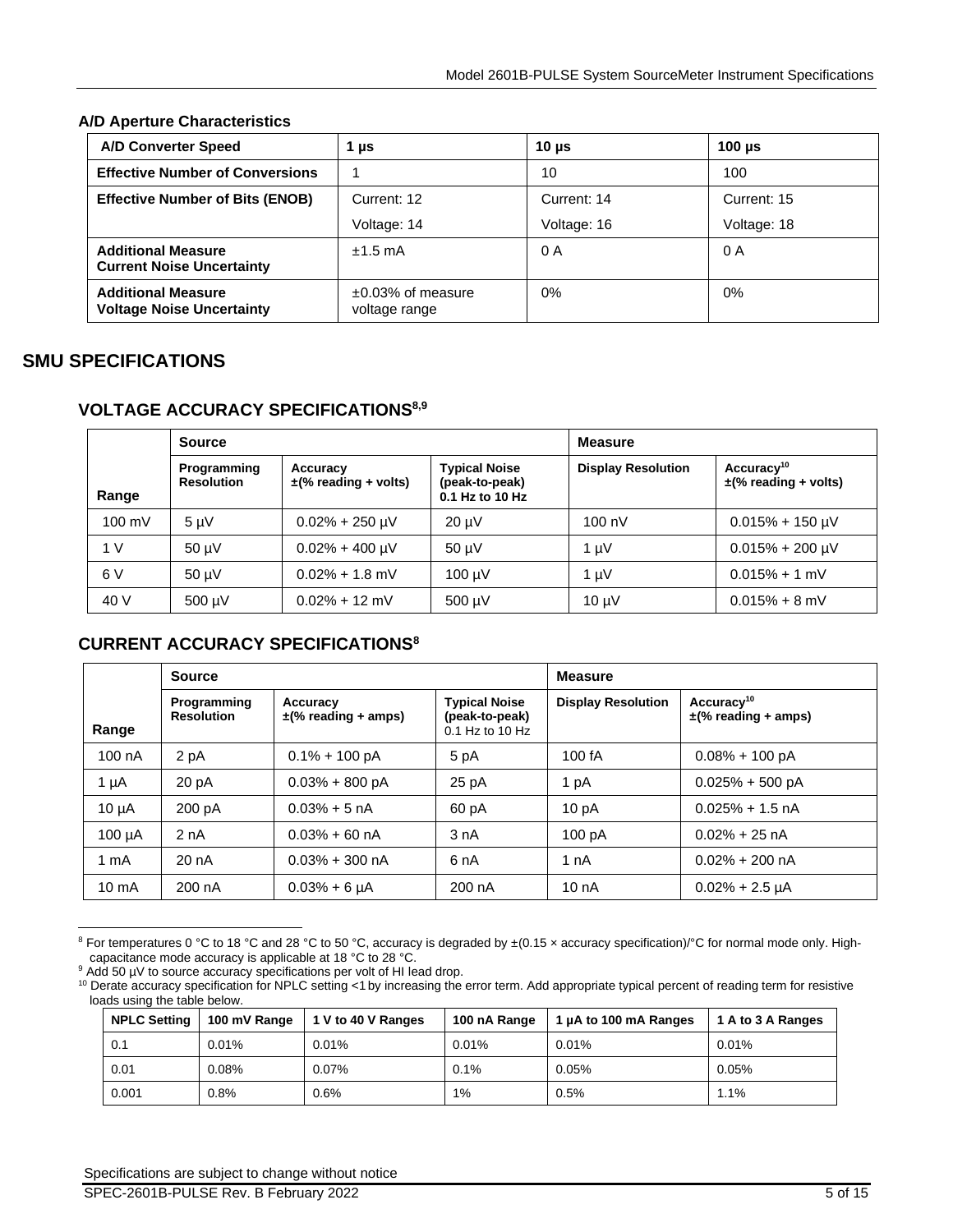|                  | <b>Source</b>                    |                                      | <b>Measure</b>                                              |                           |                                                    |
|------------------|----------------------------------|--------------------------------------|-------------------------------------------------------------|---------------------------|----------------------------------------------------|
| Range            | Programming<br><b>Resolution</b> | Accuracy<br>$\pm$ (% reading + amps) | <b>Typical Noise</b><br>(peak-to-peak)<br>$0.1$ Hz to 10 Hz | <b>Display Resolution</b> | Accuracy <sup>10</sup><br>$\pm$ (% reading + amps) |
| $100 \text{ mA}$ | $2 \mu A$                        | $0.03% + 30 \mu A$                   | 600 nA                                                      | 100 nA                    | $0.02\% + 20 \mu A$                                |
| 1 A              | $20 \mu A$                       | $0.05\% + 1.8$ mA                    | 70 uA                                                       | 1 µA                      | $0.03\% + 1.5$ mA                                  |
| 3 A              | $20 \mu A$                       | $0.06\% + 4 \text{ mA}$              | 150 µA                                                      | 1 µA                      | $0.05\% + 3.5$ mA                                  |
| $10A^{11}$       | $200 \mu A$                      | $0.5\% + 40$ mA                      | N/A                                                         | $10 \mu A$                | $0.4\% + 25$ mA                                    |

### **DC POWER SPECIFICATIONS**



Refer to [Pulse Characteristics](#page-9-0) for pulsing details, such as duty cycle and pulse width.

### **ADDITIONAL SOURCE CHARACTERISTICS**

| <b>Noise</b>                   | <20 mV peak-to-peak, <3 mVRMS                                                         |  |  |  |  |  |  |
|--------------------------------|---------------------------------------------------------------------------------------|--|--|--|--|--|--|
| 10 Hz to 20 MHz                | 6 V range<br>٠                                                                        |  |  |  |  |  |  |
| <b>Transient Response Time</b> | <70 us for the output to recover to within 0.1% for a 10% to 90% step change in load. |  |  |  |  |  |  |
| Overshoot                      | Voltage:                                                                              |  |  |  |  |  |  |
|                                | $\leq \pm 0.1\% + 10$ mV                                                              |  |  |  |  |  |  |
|                                | Step size $= 10\%$ to 90% of range, resistive load, maximum current limit/compliance  |  |  |  |  |  |  |
|                                | Current:                                                                              |  |  |  |  |  |  |
|                                | $<\pm 0.1\%$                                                                          |  |  |  |  |  |  |
|                                | Step size = $10\%$ to 90% of range, resistive load<br>٠                               |  |  |  |  |  |  |
|                                | See Current source output settling time for additional test conditions<br>٠           |  |  |  |  |  |  |

<sup>11</sup> 10 A range is accessible in SMU extended range mode only. Accuracy specifications for 10 A range are typical.

<sup>&</sup>lt;sup>12</sup> Full power source operation regardless of load to 28 °C ambient temperature. Above 28 °C or power sink operation, refer to "Operating boundaries" in the *Model 2601B-PULSE Reference Manual* for additional power derating information.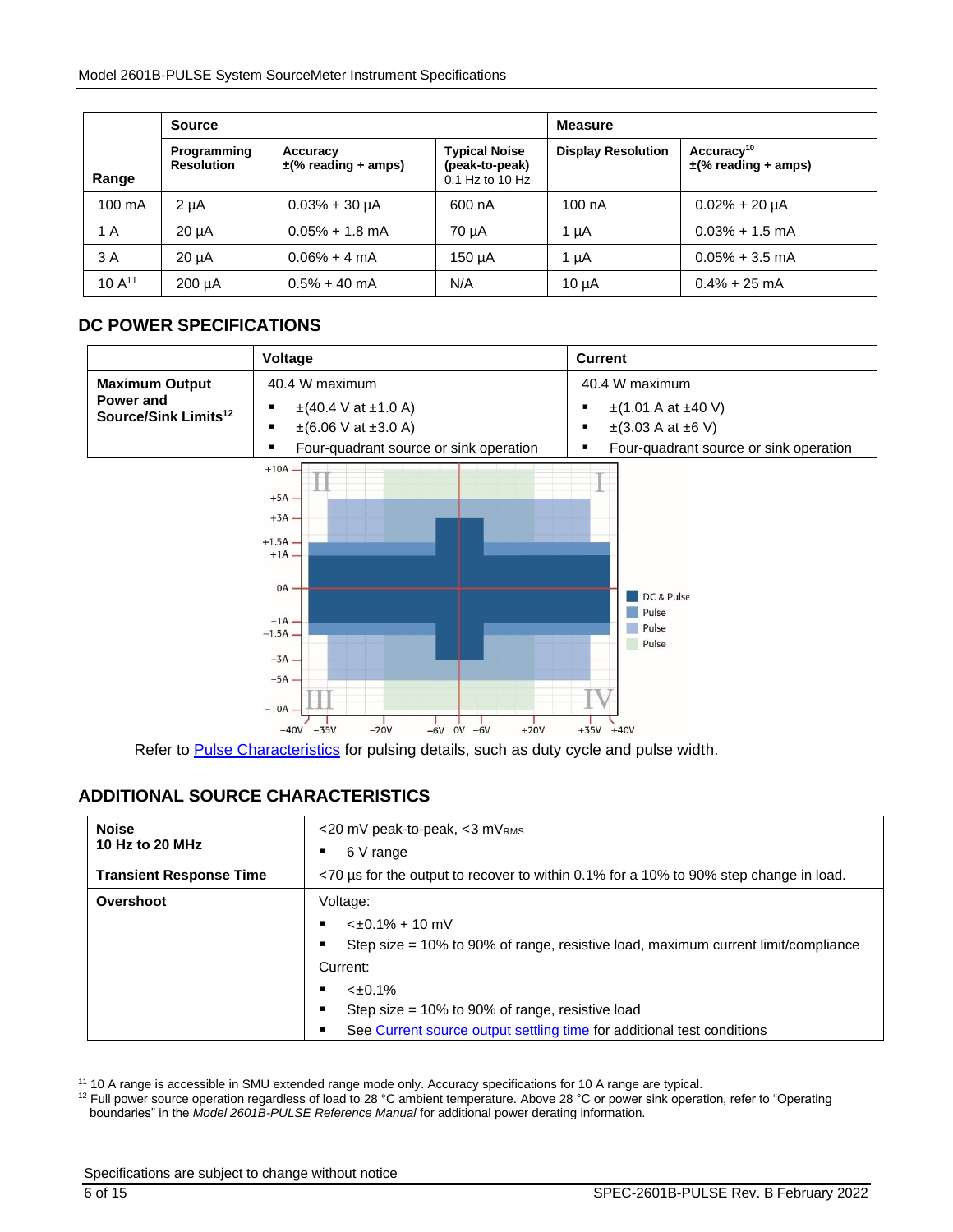| <b>Range Change Overshoot</b>                              | Voltage:                                                                                                                                                                                     |                                             |  |  |
|------------------------------------------------------------|----------------------------------------------------------------------------------------------------------------------------------------------------------------------------------------------|---------------------------------------------|--|--|
|                                                            | < 300 mV + 0.1% of larger range, except for the 6 V to 40 V step, where it is<br>$<$ 500 mV + 0.1% of larger range                                                                           |                                             |  |  |
|                                                            | Overshoot into a 100 k $\Omega$ load, 20 MHz bandwidth<br>٠                                                                                                                                  |                                             |  |  |
|                                                            | Current: $13$ < 300 mV/RLOAD + 5% of larger range                                                                                                                                            |                                             |  |  |
| <b>Guard Offset Voltage</b>                                | $<$ 4 m $V$                                                                                                                                                                                  |                                             |  |  |
|                                                            | Current $<$ 10 mA<br>٠                                                                                                                                                                       |                                             |  |  |
| <b>Remote Sense</b><br><b>Operating Range<sup>14</sup></b> | Maximum voltage between HI and SENSE HI = 3 V<br>Maximum voltage between LO and SENSE LO = 3 V                                                                                               |                                             |  |  |
| <b>Voltage Output Headroom</b>                             | 40 V range                                                                                                                                                                                   |                                             |  |  |
|                                                            | Maximum output voltage = $42 V -$ (total voltage drop across source leads)<br>$\blacksquare$<br>Maximum 1 $\Omega$ per source lead                                                           |                                             |  |  |
|                                                            | 6 V range                                                                                                                                                                                    |                                             |  |  |
|                                                            | Maximum output voltage = $8V -$ (total voltage drop across source leads)<br>Maximum 1 $\Omega$ per source lead                                                                               |                                             |  |  |
| <b>Overtemperature Protection</b>                          | Internally sensed overtemperature condition puts the instrument in standby mode                                                                                                              |                                             |  |  |
| Limit/Compliance                                           | Bipolar limit (compliance) set with a single value                                                                                                                                           |                                             |  |  |
|                                                            | Voltage: <sup>15</sup> Minimum value is 10 mV; accuracy is the same as voltage source                                                                                                        |                                             |  |  |
|                                                            | Current: <sup>16</sup> Minimum value is 10 nA; accuracy is the same as current source                                                                                                        |                                             |  |  |
|                                                            | Time required to reach within 0.1% of final value after source level command is                                                                                                              |                                             |  |  |
| <b>Voltage Source Output</b><br><b>Settling Time</b>       | processed on a fixed range                                                                                                                                                                   |                                             |  |  |
|                                                            | <b>Voltage Range</b>                                                                                                                                                                         | <b>Settling Time</b>                        |  |  |
|                                                            | 100 mV                                                                                                                                                                                       | $<$ 50 µs                                   |  |  |
|                                                            | 1 <sub>V</sub>                                                                                                                                                                               | $< 50 \mu s$                                |  |  |
|                                                            | 6V                                                                                                                                                                                           | $<$ 110 µs                                  |  |  |
|                                                            | 40 V <sup>17</sup>                                                                                                                                                                           | $<$ 150 µs                                  |  |  |
| <b>Current Source Output</b><br><b>Settling Time</b>       | Time required to reach within 0.1% of final value after source level command is<br>processed on a fixed range<br>Values below for $I_{\text{OUT}} \times R_{\text{LOAD}} = 1$ V unless noted |                                             |  |  |
|                                                            | <b>Current Range</b>                                                                                                                                                                         | <b>Settling Time</b>                        |  |  |
|                                                            | 100 nA                                                                                                                                                                                       | <20 ms                                      |  |  |
|                                                            | $1 \mu A$                                                                                                                                                                                    | <2 ms                                       |  |  |
|                                                            | $10 \mu A$                                                                                                                                                                                   | $<$ 500 µs                                  |  |  |
|                                                            | $100 \mu A$                                                                                                                                                                                  | $<$ 150 µs                                  |  |  |
|                                                            | 1 mA                                                                                                                                                                                         | $<$ 100 µs                                  |  |  |
|                                                            | 10 mA to 1 A                                                                                                                                                                                 | $<$ 80 µs (R <sub>LOAD</sub> > 6 $\Omega$ ) |  |  |

<sup>&</sup>lt;sup>13</sup> With source settling set to SETTLE\_SMOOTH\_100NA.

<sup>17</sup> Add 150 µs when measuring on the 1 A range.

<sup>&</sup>lt;sup>14</sup> Add 50 µV to source accuracy specifications per volt of HI lead drop.

<sup>15</sup> For sink operation (quadrants II and IV) without sink mode enabled, add 10% of compliance range and ± 0.02% of limit settling to the corresponding voltage source accuracy specifications. For the 100 mV range, add an additional 60 mV of uncertainty. Specifications apply with sink mode enabled.

<sup>16</sup> For sink operation (quadrants II and IV) without sink mode enabled, add 0.06% of limit range to the corresponding current limit accuracy specifications. Specifications apply with sink mode enabled.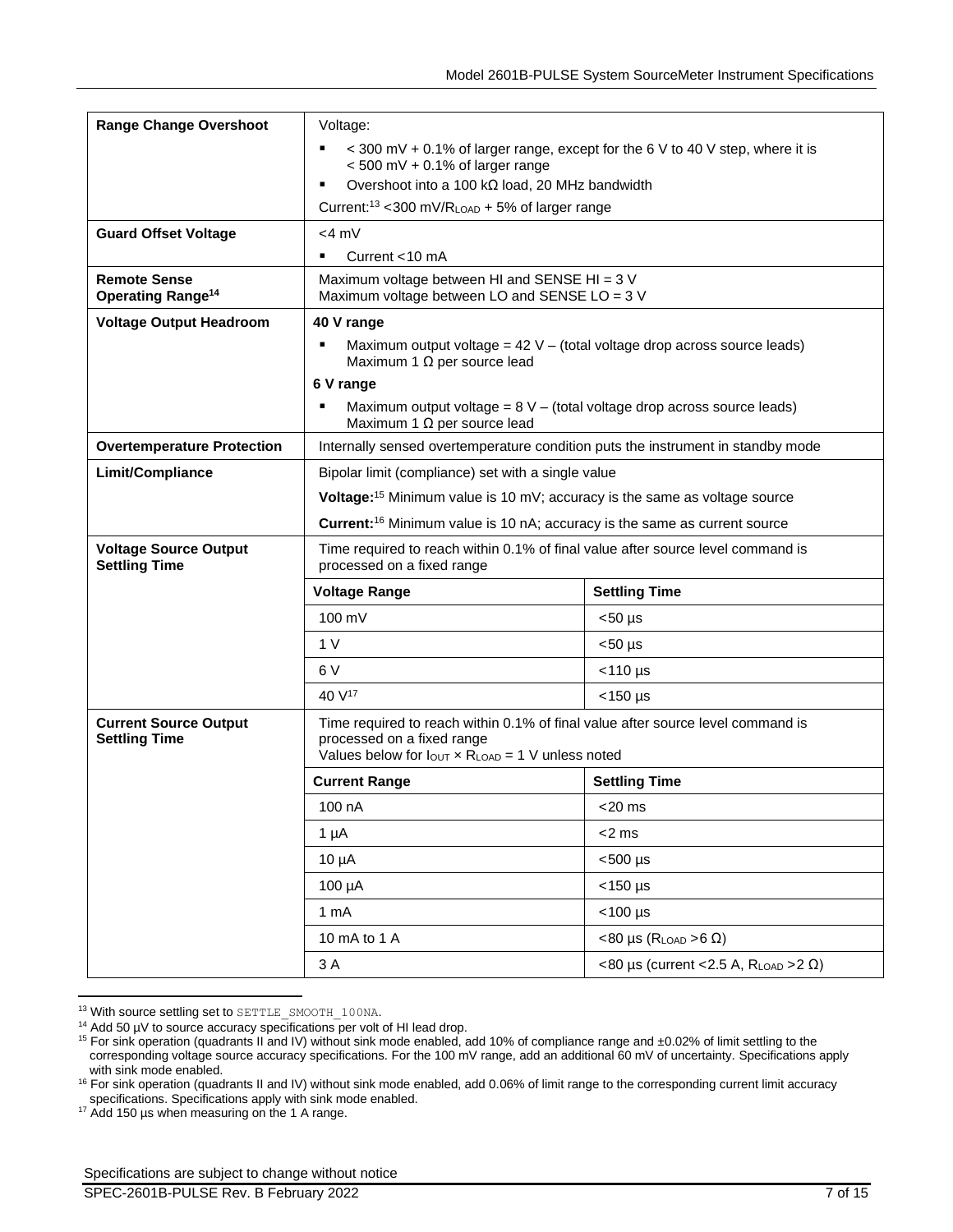### **ADDITIONAL MEASUREMENT CHARACTERISTICS**

| <b>Contact Check</b><br>Specifications <sup>18</sup>  | <b>Speed</b>                                                                                                  | <b>Maximum Measurement Time</b><br>to Memory for 60 Hz (50 Hz) |  | Accuracy (1 year)<br>$\pm$ (% reading + ohms) |
|-------------------------------------------------------|---------------------------------------------------------------------------------------------------------------|----------------------------------------------------------------|--|-----------------------------------------------|
|                                                       | Fast                                                                                                          | 1 ms $(1 \text{ ms})$                                          |  | $5\% + 10 \Omega$                             |
|                                                       | Medium                                                                                                        | $4 \text{ ms} (5 \text{ ms})$                                  |  | $5\% + 1$ $\Omega$                            |
|                                                       | Slow                                                                                                          | 35 ms (42 ms)                                                  |  | $5\% + 0.3 \Omega$                            |
| <b>Current Measure</b><br>Settling Time <sup>19</sup> | Time required to reach within 0.1% of final value after source level command is<br>processed on a fixed range |                                                                |  |                                               |
|                                                       | Values below for $V_{\text{OUT}} = 1$ V                                                                       |                                                                |  |                                               |
|                                                       | <b>Settling Time</b><br><b>Current Range</b>                                                                  |                                                                |  |                                               |
|                                                       | $<$ 100 µs<br>1 mA                                                                                            |                                                                |  |                                               |
| Input Impedance                                       | $>10$ GQ                                                                                                      |                                                                |  |                                               |

### **ADDITIONAL CHARACTERISTICS**

| <b>Maximum Load Capacitance</b>                | <b>Normal Mode</b>              | <b>High-Capacitance Mode</b> |
|------------------------------------------------|---------------------------------|------------------------------|
|                                                | 10nF                            | $50 \mu F$                   |
| <b>Common Mode Isolation</b>                   | $>1$ GQ                         |                              |
|                                                | <4500 pF                        |                              |
| Sense HI Input Impedance                       | $>10$ GQ                        |                              |
| <b>Maximum Sense Lead</b><br><b>Resistance</b> | 1 k $\Omega$ for rated accuracy |                              |
| Overrange                                      | 101% of source range            |                              |
|                                                | 102% of measure range           |                              |

<sup>18</sup> Includes measurement of SENSE HI to HI and SENSE LO to LO contact resistances.

<sup>19</sup> Compliance equal to 100 mA.

Specifications are subject to change without notice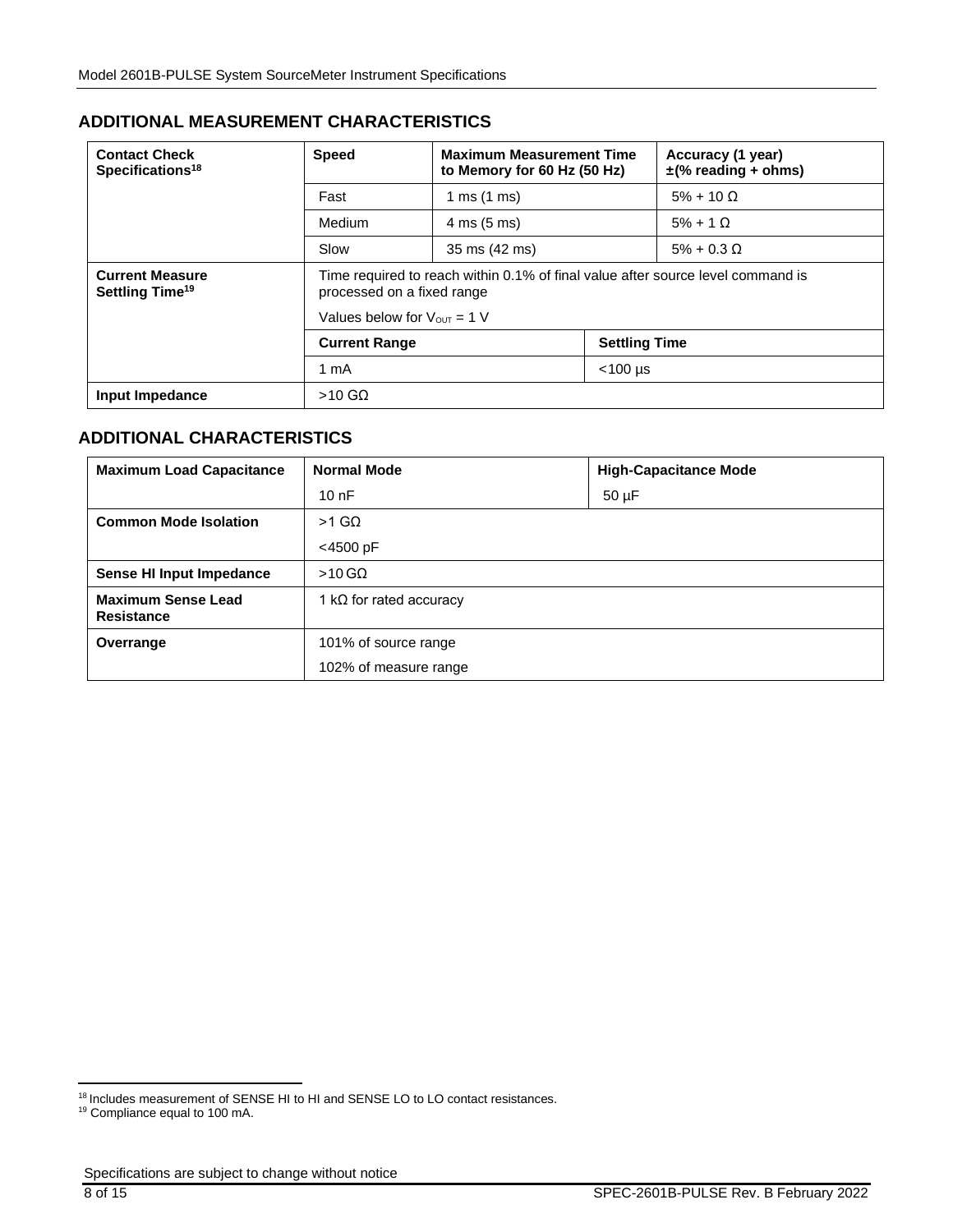# **HIGH-CAPACITANCE MODE20, 21, <sup>22</sup>**

| <b>Accuracy Specifications</b>                                | Accuracy specifications are applicable in both normal and high-capacitance modes.                              |                                                  |  |  |
|---------------------------------------------------------------|----------------------------------------------------------------------------------------------------------------|--------------------------------------------------|--|--|
| <b>Voltage Source Output</b><br><b>Settling Time</b>          | Time required to reach within 0.1% of final value after source level command is<br>processed on a fixed range. |                                                  |  |  |
|                                                               | Current limit $= 1$ A                                                                                          |                                                  |  |  |
|                                                               | Voltage source range                                                                                           | Settling time with $C_{\text{LOAD}} = 4.7 \mu F$ |  |  |
|                                                               | 100 mV                                                                                                         | <200 µs                                          |  |  |
|                                                               | 1 <sub>V</sub>                                                                                                 | $<$ 200 µs                                       |  |  |
|                                                               | 6V                                                                                                             | $<$ 200 µs                                       |  |  |
|                                                               | 40 V                                                                                                           | $< 7$ ms                                         |  |  |
| <b>Current Measure Settling</b><br><b>Time</b>                | Time required to reach within 0.1% of final value after source level command is<br>processed on a fixed range. |                                                  |  |  |
|                                                               | Values below for $V_{OUT} = 1$ V unless noted                                                                  |                                                  |  |  |
|                                                               | <b>Current range</b>                                                                                           | <b>Settling time</b>                             |  |  |
|                                                               | $1 \mu A$                                                                                                      | $<$ 230 ms                                       |  |  |
|                                                               | $10 \mu A$                                                                                                     | $<$ 230 ms                                       |  |  |
|                                                               | $100 \mu A$                                                                                                    | $<$ 3 ms                                         |  |  |
|                                                               | 1 <sub>m</sub> A                                                                                               | <3 ms                                            |  |  |
|                                                               | 10 mA and 100 mA                                                                                               | $<$ 100 µs                                       |  |  |
|                                                               | 1 A and 3 A                                                                                                    | <120 µs ( $R_{LOAD}$ > 2 $\Omega$ )              |  |  |
| <b>Capacitor Leakage</b>                                      | 200 ms at 50 nA                                                                                                |                                                  |  |  |
| Performance using the<br>KIHighC Factory Script <sup>23</sup> | Load = 5 $\mu$ F in parallel with 10 M $\Omega$<br>٠<br>Ξ                                                      |                                                  |  |  |
| <b>Mode Change Delay</b>                                      | Test: 5 V step and measure<br>Current ranges of 100 µA and above:                                              |                                                  |  |  |
|                                                               | 11 ms delay for both in and out of high-capacitance mode<br>٠                                                  |                                                  |  |  |
|                                                               | Current ranges below 100 µA:                                                                                   |                                                  |  |  |
|                                                               | 250 ms delay into high-capacitance mode<br>$\blacksquare$                                                      |                                                  |  |  |
|                                                               | 11 ms delay out of high-capacitance mode<br>$\blacksquare$                                                     |                                                  |  |  |
| Voltmeter Input Impedance                                     | 10 G $\Omega$ in parallel with 3300 pF                                                                         |                                                  |  |  |
| <b>Noise</b>                                                  | <30 mV peak-to-peak                                                                                            |                                                  |  |  |
| 10 Hz to 20 MHz                                               | 6 V range<br>٠                                                                                                 |                                                  |  |  |
| <b>Source Range Change</b><br>Overshoot                       | Voltage:                                                                                                       |                                                  |  |  |
|                                                               | <400 mV + 0.1% of larger range<br>$\blacksquare$<br>$\blacksquare$                                             |                                                  |  |  |
|                                                               | Overshoot into a 100 k $\Omega$ load, 20 MHz bandwidth                                                         |                                                  |  |  |

<sup>&</sup>lt;sup>20</sup> High-capacitance mode specifications are for dc measurements only.

 $21$  100 nA range is not available in high-capacitance mode.

 $22$  High-capacitance mode uses locked ranges. Autorange is disabled.

<sup>23</sup> Part of KI Factory scripts. See the *Model 2601B-PULSE Reference Manual* for details.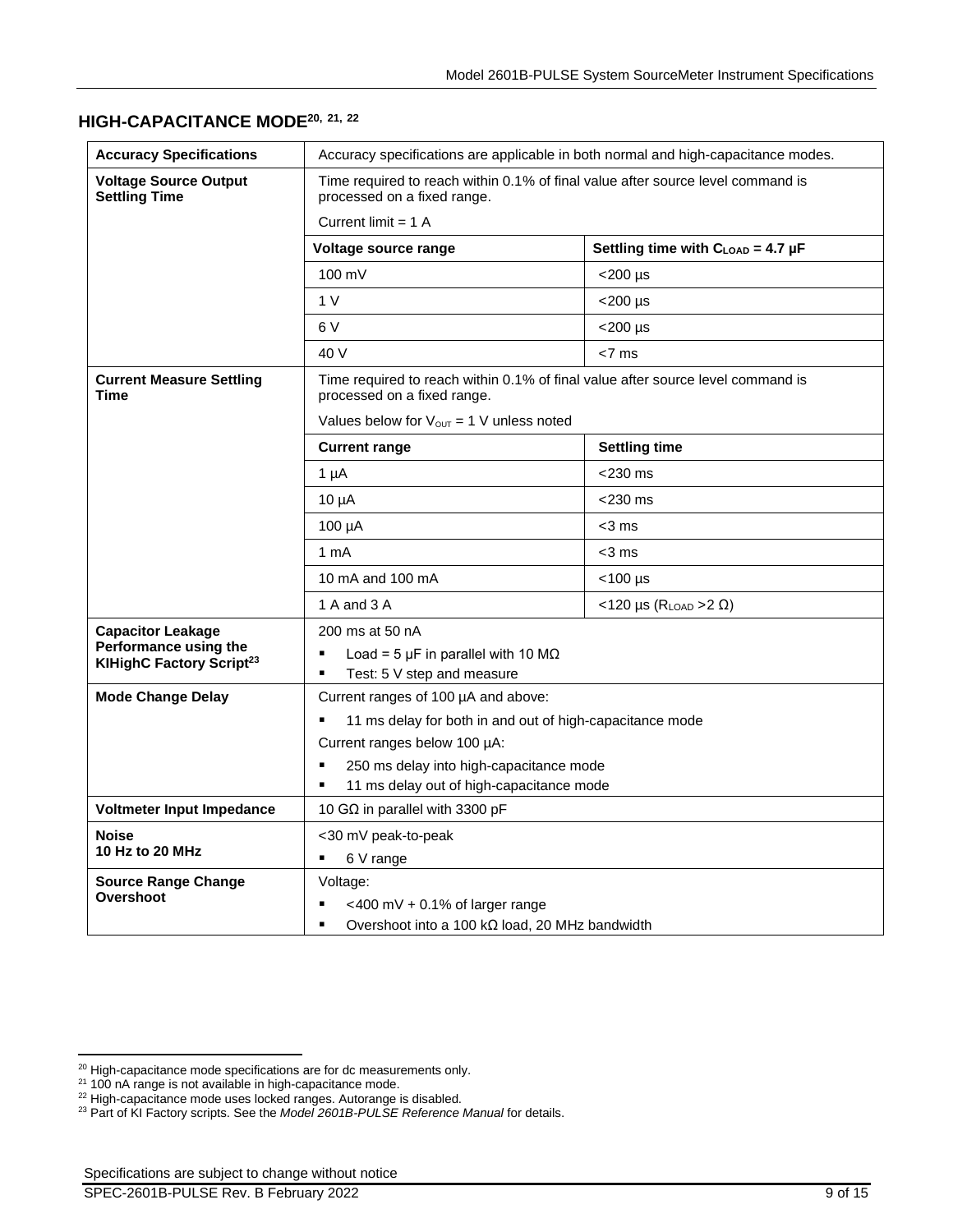#### **SUPPLEMENTAL CHARACTERISTICS**

The following specifications are supplemental characteristics that provide additional information about instrument functions and performance. These characteristics are nonwarranted specifications; they describe the typical performance of the 2601B-PULSE.



#### <span id="page-9-0"></span>**PULSE CHARACTERISTICS**

| <b>Pulse Region Specifications</b> |                        |                                   |                                  |  |  |  |
|------------------------------------|------------------------|-----------------------------------|----------------------------------|--|--|--|
| <b>Quadrant Region</b>             | <b>Region Maximums</b> | Maximum Pulse Width <sup>24</sup> | Maximum Duty Cycle <sup>25</sup> |  |  |  |
|                                    | 1 A at 40 V            | DC, no limit                      | 100%                             |  |  |  |
|                                    | 3 A at 6 V             | DC, no limit                      | 100%                             |  |  |  |
| $\overline{c}$                     | 1.5 A at 40 V          | $100 \text{ ms}$                  | 25%                              |  |  |  |
| 3                                  | 5 A at 35 V            | 4 ms                              | 4%                               |  |  |  |
| 4                                  | 10 A at 20 V           | 1.8 <sub>ms</sub>                 | 1%                               |  |  |  |
| 5                                  | 5 A at 6 V             | $10 \text{ ms}$                   | 10%                              |  |  |  |

<sup>24</sup> Times measured from the start of pulse to the start off-time; see figure below.



<sup>25</sup> Thermally limited in sink mode (quadrants 2 and 4) and ambient temperatures above 28 °C. See power equations in the *Model 2601B-PULSE Reference Manual* for more information.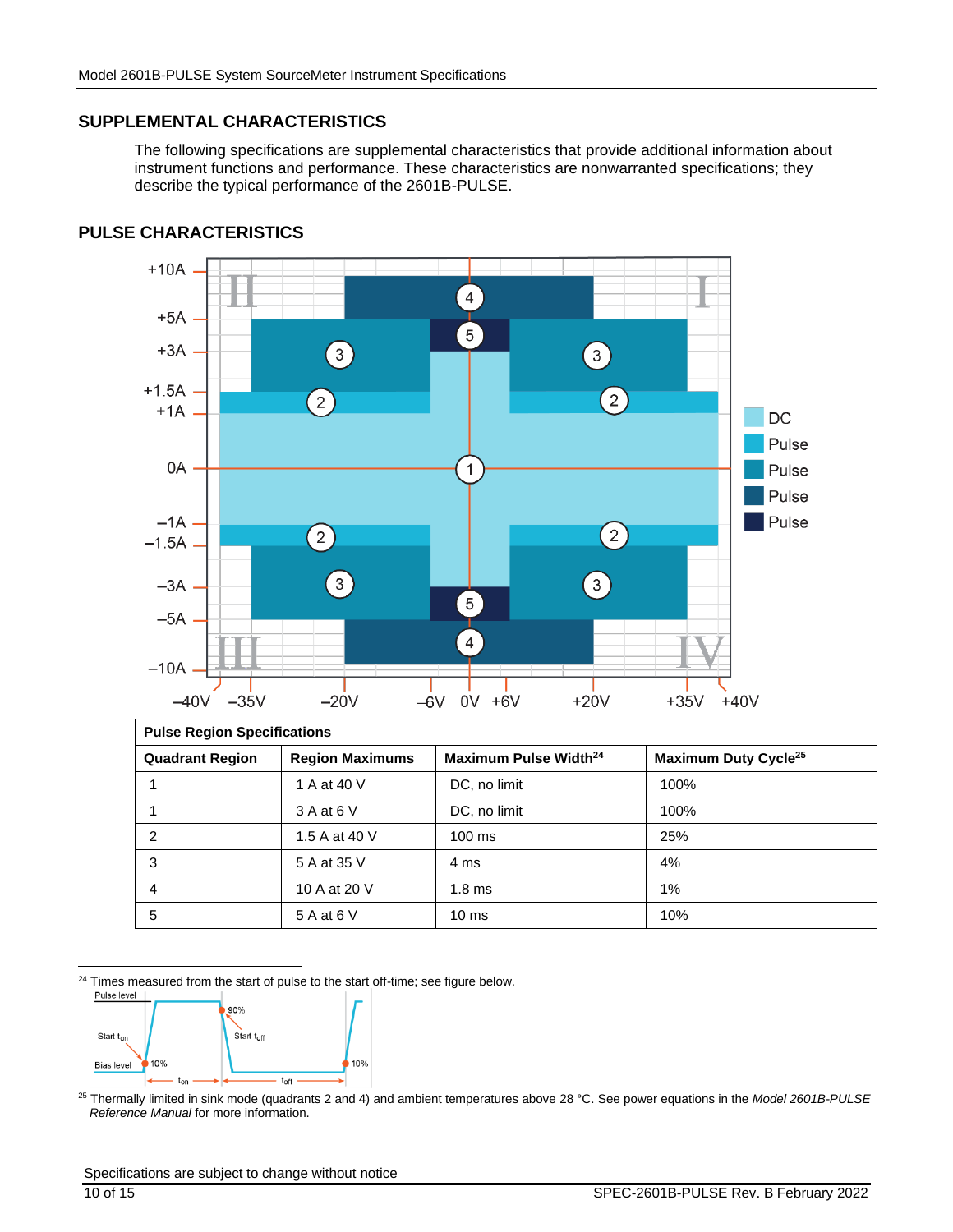| Minimum Programmable Pulse                | $100 \mu s$                                                                                                      |             |                                        |                                               |  |  |
|-------------------------------------------|------------------------------------------------------------------------------------------------------------------|-------------|----------------------------------------|-----------------------------------------------|--|--|
| Width <sup>26</sup>                       | <b>NOTE:</b> Minimum pulse width for settled source at a given I/V output and load<br>can be longer than 100 us. |             |                                        |                                               |  |  |
|                                           | <b>Source Value</b>                                                                                              | Load        | <b>Source Settling</b><br>(% of Range) | <b>Minimum Pulse</b><br><b>Time to Settle</b> |  |  |
|                                           | 6 V                                                                                                              | $2 \Omega$  | 0.2%                                   | $150 \mu s$                                   |  |  |
|                                           | 20 V                                                                                                             | $2 \Omega$  | 1%                                     | $200 \mu s$                                   |  |  |
|                                           | 35 V                                                                                                             | $7\Omega$   | 0.5%                                   | $500 \mu s$                                   |  |  |
|                                           | 40 V                                                                                                             | 27 $\Omega$ | 0.1%                                   | $400 \mu s$                                   |  |  |
|                                           | 1.5A                                                                                                             | $27 \Omega$ | 0.1%                                   | 1.5 <sub>ms</sub>                             |  |  |
|                                           | 3 A                                                                                                              | $2 \Omega$  | 0.2%                                   | $150 \mu s$                                   |  |  |
|                                           | 5 A                                                                                                              | $7\Omega$   | 0.5%                                   | $500 \mu s$                                   |  |  |
|                                           | 10 A                                                                                                             | $2 \Omega$  | 0.5%                                   | $200 \mu s$                                   |  |  |
| <b>Pulse Width Programming Resolution</b> | $1 \mu s$                                                                                                        |             |                                        |                                               |  |  |
| <b>Pulse Width Programming Accuracy</b>   | $±5 \mu s$                                                                                                       |             |                                        |                                               |  |  |
| <b>Pulse Width Jitter</b>                 | $2 \mu s$                                                                                                        |             |                                        |                                               |  |  |

# **SMU MEASUREMENT SPEED CHARACTERISTICS<sup>27</sup>**

### **MAXIMUM SWEEP OPERATION RATES, OPERATIONS PER SECOND FOR 60 HZ (50 HZ)**

| A/D<br><b>Converter</b><br><b>Speed</b><br>(NPLC) | <b>Trigger</b><br>Origin | Measure to<br><b>Memory</b><br><b>Using User</b><br><b>Scripts</b> | Measure to<br><b>USB Using</b><br><b>User Scripts</b> | <b>Source</b><br><b>Measure to</b><br><b>Memory Using</b><br><b>User Scripts</b> | <b>Source</b><br><b>Measure to</b><br><b>USB Using</b><br><b>User Scripts</b> | <b>Source</b><br>Measure to<br><b>Memory Using</b><br><b>Sweep API</b> | <b>Source</b><br><b>Measure to</b><br><b>USB Using</b><br><b>Sweep API</b> |
|---------------------------------------------------|--------------------------|--------------------------------------------------------------------|-------------------------------------------------------|----------------------------------------------------------------------------------|-------------------------------------------------------------------------------|------------------------------------------------------------------------|----------------------------------------------------------------------------|
| 0.001                                             | Internal                 | 20000<br>(20000)                                                   | 9800<br>(9600)                                        | 6700<br>(6700)                                                                   | 6600<br>(6600)                                                                | 13400<br>(13400)                                                       | 6450<br>(6450)                                                             |
| 0.001                                             | Digital<br>1/O           | 7400<br>(7400)                                                     | 7250<br>(7250)                                        | 5500<br>(5500)                                                                   | 5400<br>(5400)                                                                | 13400<br>(13400)                                                       | 6500<br>(6500)                                                             |
| 0.01                                              | Internal                 | 5000<br>(4300)                                                     | 3900<br>(3400)                                        | 3300<br>(3000)                                                                   | 3300<br>(2900)                                                                | 4400<br>(3800)                                                         | 4400<br>(3800)                                                             |
| 0.01                                              | Digital<br>I/O           | 3400<br>(3100)                                                     | 3400<br>(3000)                                        | 2900<br>(2700)                                                                   | 2900<br>(2600)                                                                | 4400<br>(3800)                                                         | 4400<br>(3800)                                                             |
| 0.1                                               | Internal                 | 580<br>(480)                                                       | 560<br>(470)                                          | 550<br>(465)                                                                     | 550<br>(460)                                                                  | 570<br>(480)                                                           | 570<br>(480)                                                               |

<sup>26</sup> Times measured from the start of pulse to the start off-time; see figure below.<br> $P_{\text{ulse level}}$ 



<sup>27</sup> Exclude current measurement ranges less than 1 mA.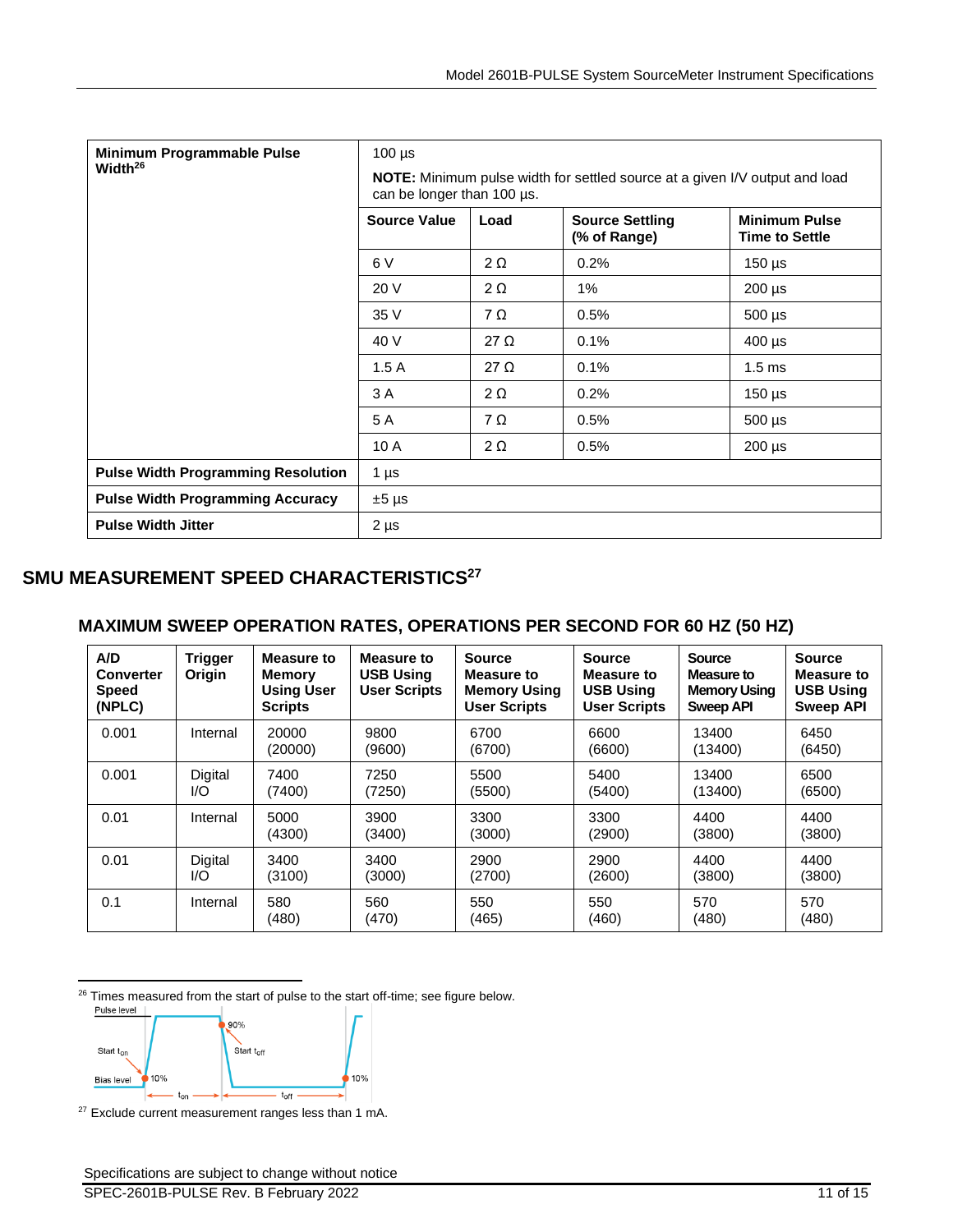Model 2601B-PULSE System SourceMeter Instrument Specifications

| A/D<br><b>Converter</b><br><b>Speed</b><br>(NPLC) | Trigger<br>Origin | Measure to<br><b>Memory</b><br><b>Using User</b><br><b>Scripts</b> | <b>Measure to</b><br><b>USB Using</b><br><b>User Scripts</b> | <b>Source</b><br><b>Measure to</b><br><b>Memory Using</b><br><b>User Scripts</b> | <b>Source</b><br><b>Measure to</b><br><b>USB Using</b><br><b>User Scripts</b> | <b>Source</b><br>Measure to<br><b>Memory Using</b><br><b>Sweep API</b> | <b>Source</b><br><b>Measure to</b><br><b>USB Using</b><br><b>Sweep API</b> |
|---------------------------------------------------|-------------------|--------------------------------------------------------------------|--------------------------------------------------------------|----------------------------------------------------------------------------------|-------------------------------------------------------------------------------|------------------------------------------------------------------------|----------------------------------------------------------------------------|
| 0.1                                               | Digital           | 550                                                                | 550                                                          | 520                                                                              | 540                                                                           | 570                                                                    | 570                                                                        |
|                                                   | I/O               | (460)                                                              | (460)                                                        | (450)                                                                            | (450)                                                                         | (480)                                                                  | (480)                                                                      |
|                                                   | Internal          | 59<br>(49)                                                         | 59<br>(49)                                                   | 59<br>(49)                                                                       | 59<br>(49)                                                                    | 59<br>(49)                                                             | 59<br>(49)                                                                 |
|                                                   | Digital           | 59                                                                 | 59                                                           | 59                                                                               | 59                                                                            | 59                                                                     | 59                                                                         |
|                                                   | I/O               | (48)                                                               | (49)                                                         | (49)                                                                             | (49)                                                                          | (49)                                                                   | (49)                                                                       |

## **MAXIMUM SINGLE MEASUREMENT RATES, OPERATIONS PER SECOND FOR 60 HZ (50 HZ)**

| <b>A/D Converter Speed</b><br>(NPLC) | <b>Trigger Origin</b> | <b>Measure to USB</b> | <b>Source Measure to</b><br><b>USB</b> | <b>Source Measure</b><br><b>Pass/Fail to USB</b> |
|--------------------------------------|-----------------------|-----------------------|----------------------------------------|--------------------------------------------------|
| 0.001                                | Internal              | 2100 (2100)           | 1600 (1600)                            | 1600 (1600)                                      |
| 0.01                                 | Internal              | 1800 (1650)           | 1400 (1200)                            | 1300 (1150)                                      |
| 0.1                                  | Internal              | 480 (410)             | 450 (390)                              | 400 (380)                                        |
| 1.0                                  | Internal              | 58 (48)               | 57(48)                                 | 57 (48)                                          |

| <b>Maximum Measurement</b>                           | >7000 per second for >10 µA. When changing to or from a range ≥1 A, maximum rate is                                                                  |
|------------------------------------------------------|------------------------------------------------------------------------------------------------------------------------------------------------------|
| <b>Range Change Rate</b>                             | > 2200 per second.                                                                                                                                   |
| <b>Maximum Source Range</b>                          | >400 per second >10 µA. When changing to or from a range ≥1 A, maximum rate is >190                                                                  |
| <b>Change Rate</b>                                   | per second.                                                                                                                                          |
| <b>Maximum Source Function</b><br><b>Change Rate</b> | >1000 per second.                                                                                                                                    |
| <b>Command Processing Time</b>                       | $<$ 1 ms.<br>Maximum time required for the output to begin to change after receiving the<br>٠<br>smua.source.levely or smua.source.leveli attribute. |

# **TRIGGERING AND SYNCHRONIZATION CHARACTERISTICS**

#### **TRIGGERING**

| <b>Trigger In to Trigger Out</b>              | $0.5 \,\mathrm{\mu s}$ |
|-----------------------------------------------|------------------------|
| Trigger In to Source Change <sup>28</sup>     | $10 \mu s$             |
| <b>Trigger Timer Accuracy</b>                 | $±2 \mu s$             |
| Source Change <sup>28</sup> after LXI Trigger | $280 \mu s$            |

#### **Synchronization**

<span id="page-11-0"></span>

| <b>Multi-node Synchronized Source</b><br>Change $^{28}$        | $< 0.5$ us |
|----------------------------------------------------------------|------------|
| <b>Single-Node Synchronized Source</b><br>Change <sup>28</sup> | $< 0.5$ us |

<sup>&</sup>lt;sup>28</sup> Fixed source range with no polarity change.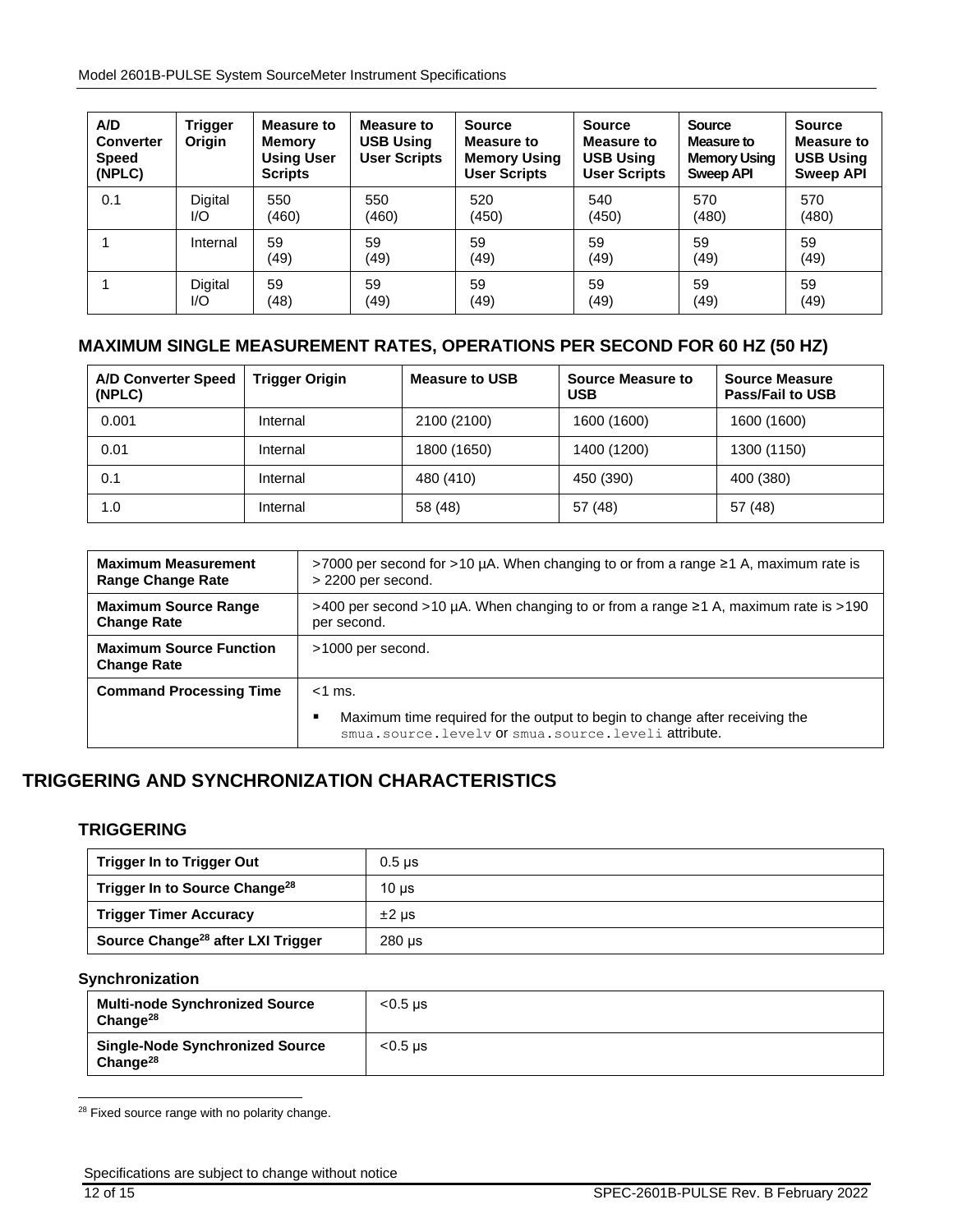## **GENERAL SPECIFICATIONS**

| <b>IEEE-488</b>                | IEEE Std 488.1 compliant. Supports IEEE Std 488.2 common commands and status<br>model topology.                                                                                                                                           |
|--------------------------------|-------------------------------------------------------------------------------------------------------------------------------------------------------------------------------------------------------------------------------------------|
| <b>RS-232</b>                  | Baud rates from 300 bps to 115,200 bps.<br>٠<br>Programmable number of data bits, parity type, and flow control (RTS/CTS hardware<br>п<br>or none).<br>When not programmed as the active host interface, the 2601B-PULSE can use the<br>п |
|                                | RS-232 interface to control other instruments.                                                                                                                                                                                            |
| <b>Ethernet</b>                | RJ-45 connector, 10/100BaseT, Auto-MDIX.                                                                                                                                                                                                  |
| <b>LXI Compliance</b>          | Version 1.5 LXI Device Specification 2016 compliant.                                                                                                                                                                                      |
| <b>LXI Timing</b>              | Total output trigger response time: 245 µs minimum, 280 µs typical, (not specified)<br>maximum.                                                                                                                                           |
|                                | Receive LAN[0-7] event delay: Unknown.                                                                                                                                                                                                    |
|                                | Generate LAN[0-7] event delay: Unknown.                                                                                                                                                                                                   |
| <b>Expansion Interface</b>     | The TSP-Link <sup>®</sup> expansion interface allows TSP-enabled instruments to trigger and<br>П<br>communicate with each other.<br>Category 5e or higher LAN crossover cable type.<br>п                                                  |
|                                | Three meters (9.84 ft) maximum between each TSP-enabled instrument.<br>п                                                                                                                                                                  |
|                                | A maximum of 32 TSP-Link nodes can be interconnected.<br>п                                                                                                                                                                                |
|                                | Each source-measure instrument uses one TSP-Link node.                                                                                                                                                                                    |
| <b>USB Control (Rear)</b>      | USB 2.0 device: USB-TMC488 protocol.                                                                                                                                                                                                      |
| <b>USB File System (Front)</b> | USB 2.0 host: Mass storage class device.                                                                                                                                                                                                  |
| <b>Power Supply</b>            | 100 V ac to 240 V ac, 50 Hz or 60 Hz (autosensing), 240 VA maximum.                                                                                                                                                                       |
| Cooling                        | Forced air; side intake and rear exhaust. One side must be unobstructed when rack<br>mounted.                                                                                                                                             |
| Warranty                       | 1 year.                                                                                                                                                                                                                                   |
| <b>EMC</b>                     | Conforms to European Union EMC Directive.                                                                                                                                                                                                 |
| <b>Safety</b>                  | NRTL listed to UL61010-1:2008 and CSA C22.2 No. 61010-1.                                                                                                                                                                                  |
|                                | Conforms to European Union Low Voltage Directive.                                                                                                                                                                                         |
| <b>Environment</b>             | For indoor use only.                                                                                                                                                                                                                      |
|                                | Altitude: Maximum 2000 m (6562 ft) above sea level.                                                                                                                                                                                       |
|                                | Operating: 0 °C to 35 °C at up to 70% relative humidity; at 35 °C to 50 °C, derate 3%<br>relative humidity per °C.                                                                                                                        |
|                                | Storage: -25 $^{\circ}$ C to 65 $^{\circ}$ C.                                                                                                                                                                                             |
| <b>Dimensions</b>              | 2601B-PULSE only:                                                                                                                                                                                                                         |
|                                | 105 mm x 235 mm x 445 mm (4.1 in. high x 9.25 in. wide x 17.5 in. deep).                                                                                                                                                                  |
|                                | 2601B-PULSE with 2601B-P-INT attached:                                                                                                                                                                                                    |
|                                | 105 mm x 235 mm x 503 mm (4.1 in. high x 9.25 in. wide x 19.82 in. deep).                                                                                                                                                                 |
| Weight                         | 2601B-PULSE only:                                                                                                                                                                                                                         |
|                                | 5.9 kg (13 lb).                                                                                                                                                                                                                           |
|                                | 2601B-PULSE with 2601B-P-INT attached:                                                                                                                                                                                                    |
|                                | 6.4 kg (14 lb).                                                                                                                                                                                                                           |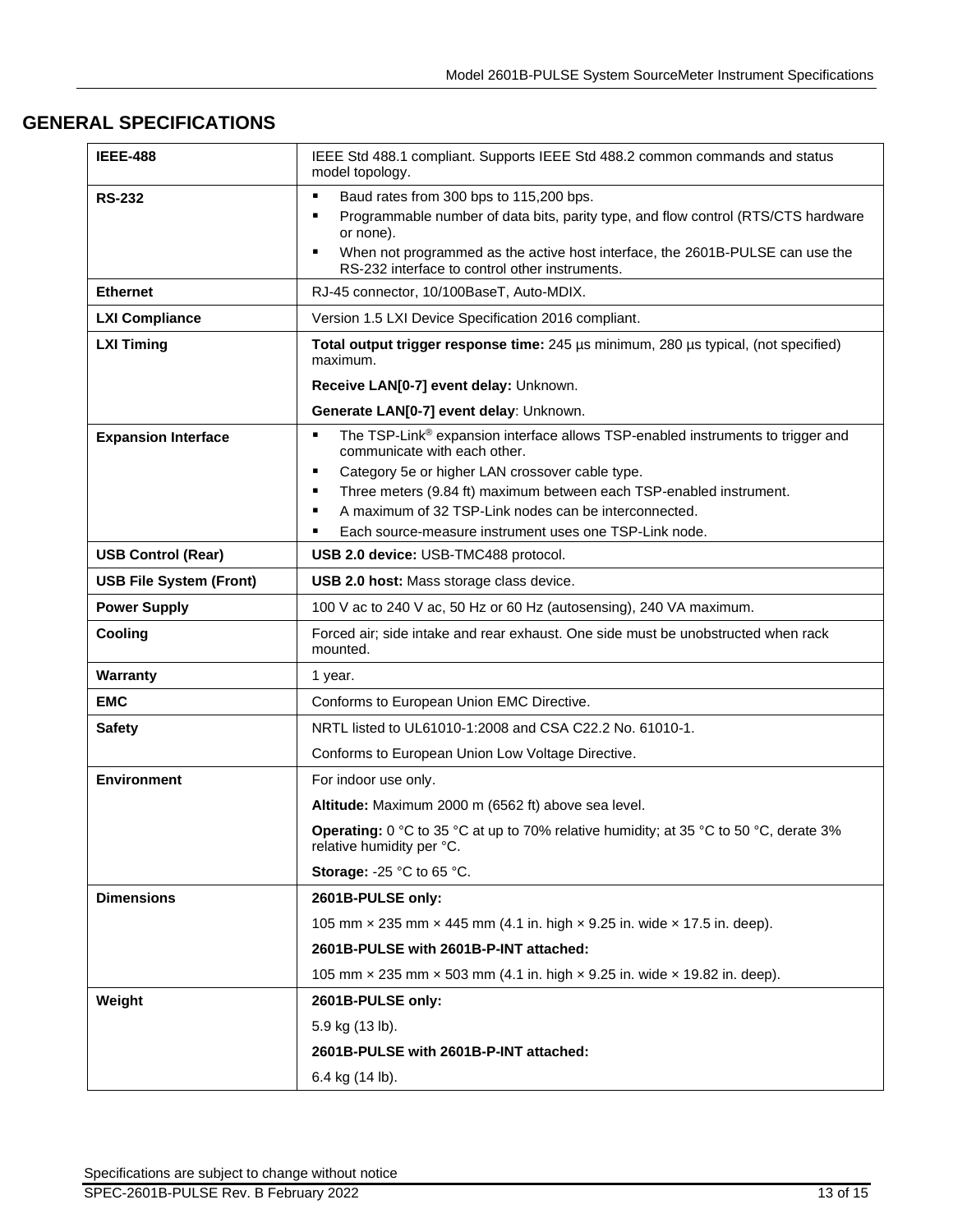